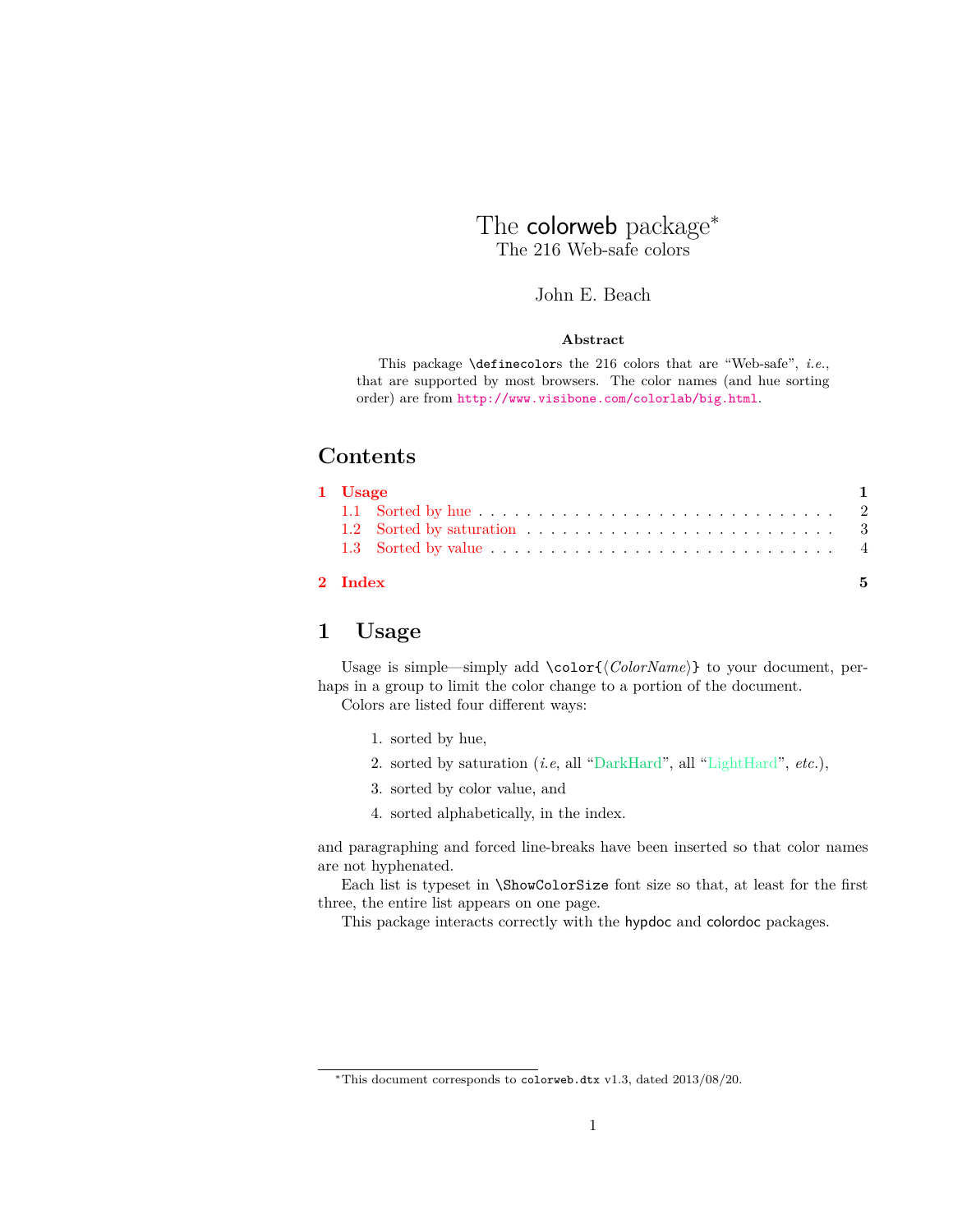1 USAGE 2

### <span id="page-1-0"></span>**1.1 Sorted by hue**

Black GrayObscure GrayDark GrayLight GrayPale White Red RedDarkHard RedLightHard RedDarkFaded RedMediumFaded RedLightFaded RedObscureDull RedDarkDull RedLightDull RedPaleDull RedObscureWeak RedDarkWeak RedMediumWeak RedLightWeak RedPaleWeak RedOrangeDark RedOrangeLight RedRedOrange OrangeRedDark OrangeRedMedium OrangeRedLight OrangeOrangeRed OrangeDarkHard OrangeLightHard OrangeObscureDull OrangeDarkDull OrangeLightDull OrangePaleDull OrangeYellowDark OrangeYellowMedium OrangeYellowLight OrangeOrangeYellow YellowOrangeDark YellowOrangeLight YellowYellowOrange YellowDarkHard YellowLightHard YellowDarkFaded YellowMediumFaded YellowLightFaded YellowObscureDull YellowDarkDull YellowLightDull YellowPaleDull YellowObscureWeak YellowDarkWeak YellowMediumWeak YellowLightWeak YellowPaleWeak YellowSpringDark YellowSpringLight YellowYellowSpring SpringYellowDark SpringYellowMedium SpringYellowLight SpringSpringYellow SpringDarkHard SpringLightHard SpringObscureDull SpringDarkDull SpringLightDull SpringPaleDull SpringGreenDark SpringGreenMedium SpringGreenLight SpringSpringGreen GreenSpringDark GreenSpringLight GreenGreenSpring Green GreenDarkHard GreenLightHard GreenDarkFaded GreenMediumFaded GreenLightFaded GreenObscureDull GreenDarkDull GreenLightDull GreenPaleDull GreenObscureWeak GreenDarkWeak GreenMediumWeak GreenLightWeak GreenPaleWeak GreenTealDark GreenTealLight GreenGreenTeal TealGreenDark TealGreenMedium TealGreenLight TealTealGreen TealDarkHard TealLightHard TealObscureDull TealDarkDull TealLightDull TealPaleDull TealCyanDark TealCyanMedium TealCyanLight TealTealCyan CyanTealDark CyanTealLight CyanCyanTeal Cyan CyanDarkHard CyanLightHard CyanDarkFaded CyanMediumFaded CyanLightFaded CyanObscureDull CyanDarkDull CyanLightDull CyanPaleDull CyanObscureWeak CyanDarkWeak CyanMediumWeak CyanLightWeak CyanPaleWeak CyanAzureDark CyanAzureLight CyanCyanAzure AzureCyanDark AzureCyanMedium AzureCyanLight AzureAzureCyan AzureDarkHard AzureLightHard AzureObscureDull AzureDarkDull AzureLightDull AzurePaleDull AzureBlueDark AzureBlueMedium AzureBlueLight AzureAzureBlue BlueAzureDark BlueAzureLight BlueBlueAzure Blue BlueDarkHard BlueLightHard BlueDarkFaded BlueMediumFaded BlueLightFaded BlueObscureDull BlueDarkDull BlueLightDull BluePaleDull BlueObscureWeak BlueDarkWeak BlueMediumWeak BlueLightWeak BluePaleWeak BlueVioletDark BlueVioletLight BlueBlueViolet VioletBlueDark VioletBlueMedium VioletBlueLight VioletVioletBlue VioletDarkHard VioletLightHard VioletObscureDull VioletDarkDull VioletLightDull VioletPaleDull VioletMagentaDark VioletMagentaMedium VioletMagentaLight VioletVioletMagenta MagentaVioletDark MagentaVioletLight MagentaMagentaViolet Magenta MagentaDarkHard MagentaLightHard MagentaDarkFaded MagentaMediumFaded MagentaLightFaded MagentaObscureDull MagentaDarkDull MagentaLightDull MagentaPaleDull MagentaObscureWeak MagentaDarkWeak MagentaMediumWeak MagentaLightWeak MagentaPaleWeak MagentaPinkDark MagentaPinkLight MagentaMagentaPink PinkMagentaDark PinkMagentaMedium PinkMagentaLight PinkPinkMagenta PinkDarkHard PinkLightHard PinkObscureDull PinkDarkDull PinkLightDull PinkPaleDull PinkRedDark PinkRedMedium PinkRedLight PinkPinkRed RedPinkDark RedPinkLight RedRedPink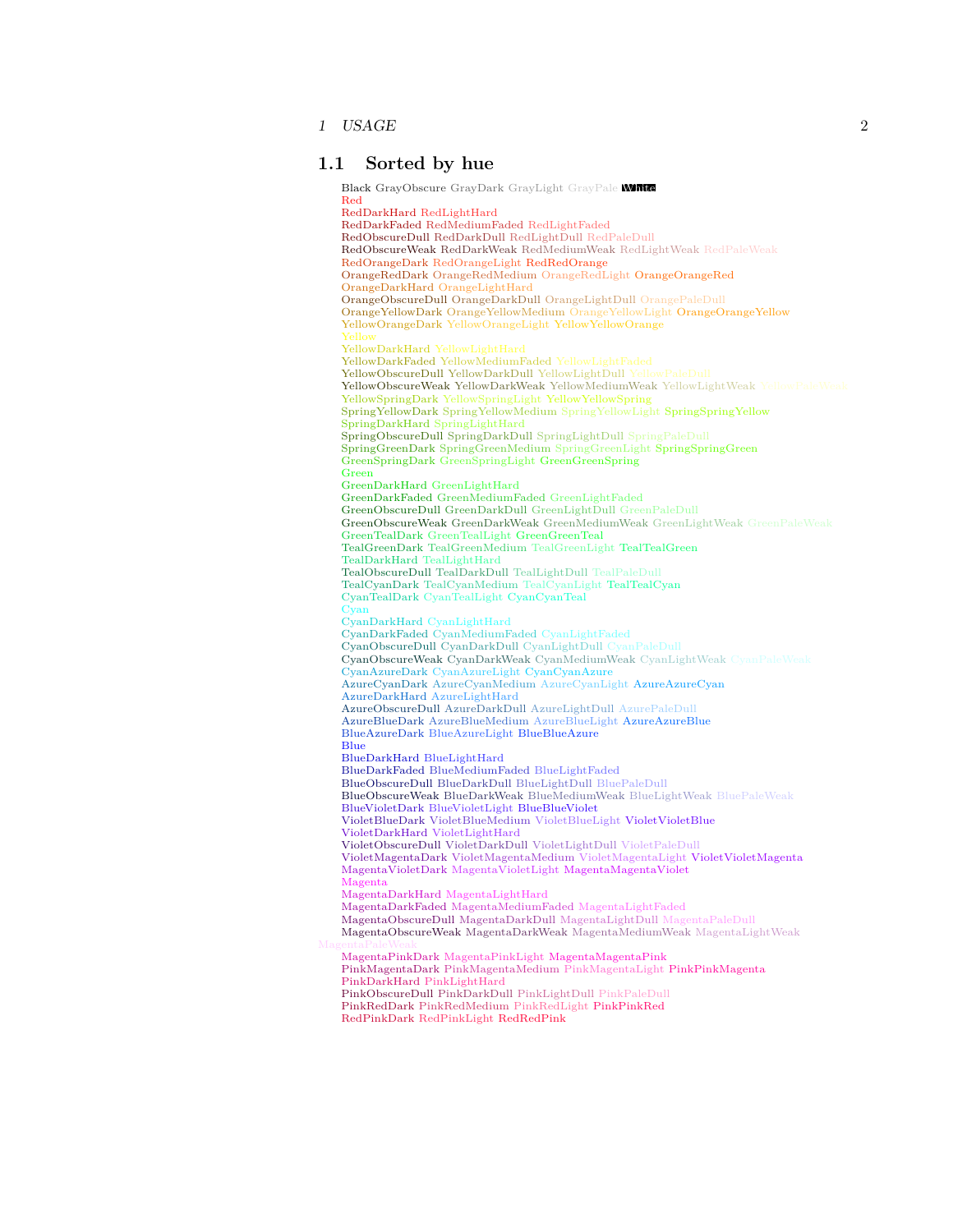1 USAGE 3

### <span id="page-2-0"></span>**1.2 Sorted by saturation**

Black GrayObscure GrayDark GrayLight GrayPale White Red Yellow Green Cyan Blue Magenta

RedDarkHard OrangeDarkHard YellowDarkHard SpringDarkHard GreenDarkHard TealDarkHard CyanDarkHard AzureDarkHard BlueDarkHard VioletDarkHard MagentaDarkHard PinkDarkHard

RedLightHard OrangeLightHard YellowLightHard SpringLightHard GreenLightHard TealLightHard CyanLightHard AzureLightHard BlueLightHard VioletLightHard MagentaLightHard PinkLightHard

RedDarkFaded YellowDarkFaded GreenDarkFaded CyanDarkFaded BlueDarkFaded MagentaDarkFaded

RedMediumFaded YellowMediumFaded GreenMediumFaded CyanMediumFaded BlueMediumFaded MagentaMediumFaded

RedLightFaded YellowLightFaded GreenLightFaded CyanLightFaded BlueLightFaded MagentaLightFaded

RedObscureDull OrangeObscureDull YellowObscureDull SpringObscureDull GreenObscureDull TealObscureDull CyanObscureDull AzureObscureDull BlueObscureDull VioletObscureDull MagentaObscureDull PinkObscureDull

RedDarkDull OrangeDarkDull YellowDarkDull SpringDarkDull GreenDarkDull TealDarkDull CyanDarkDull AzureDarkDull BlueDarkDull VioletDarkDull MagentaDarkDull PinkDarkDull

RedLightDull OrangeLightDull YellowLightDull SpringLightDull GreenLightDull  $\text{TealLight}\bar{\text{D}}$ ull  $\text{CyanLight}\bar{\text{D}}$ ull AzureLightDull BlueLightDull VioletLightDull

MagentaLightDull PinkLightDull TealPaleDull CyanPaleDull AzurePaleDull BluePaleDull VioletPaleDull MagentaPaleDull PinkPaleDull

RedObscureWeak YellowObscureWeak GreenObscureWeak CyanObscureWeak

BlueObscureWeak MagentaObscureWeak RedDarkWeak YellowDarkWeak GreenDarkWeak CyanDarkWeak

BlueDarkWeak MagentaDarkWeak RedMediumWeak YellowMediumWeak GreenMediumWeak CyanMediumWeak

BlueMediumWeak MagentaMediumWeak RedLightWeak YellowLightWeak GreenLightWeak CyanLightWeak

BlueLightWeak MagentaLightWeak

OrangeRedDark OrangeYellowDark SpringYellowDark SpringGreenDark TealGreenDark TealCyanDark AzureCyanDark AzureBlueDark

VioletBlueDark VioletMagentaDark PinkMagentaDark PinkRedDark

OrangeRedMedium OrangeYellowMedium SpringYellowMedium SpringGreenMedium TealGreenMedium TealCyanMedium AzureCyanMedium AzureBlueMedium

VioletBlueMedium VioletMagentaMedium PinkMagentaMedium PinkRedMedium OrangeRedLight OrangeYellowLight SpringYellowLight SpringGreenLight

TealGreenLight TealCyanLight AzureCyanLight AzureBlueLight VioletBlueLight VioletMagentaLight PinkMagentaLight PinkRedLight

RedOrangeDark RedPinkDark YellowOrangeDark YellowSpringDark GreenSpringDark GreenTealDark CyanTealDark CyanAzureDark BlueAzureDark

BlueVioletDark MagentaVioletDark MagentaPinkDark

RedOrangeLight RedPinkLight YellowOrangeLight YellowSpringLight GreenSpringLight GreenTealLight CyanTealLight CyanAzureLight BlueAzureLight

BlueVioletLight MagentaVioletLight MagentaPinkLight

RedRedOrange OrangeOrangeRed

YellowYellowOrange OrangeOrangeYellow

YellowYellowSpring SpringSpringYellow

GreenGreenSpring SpringSpringGreen

GreenGreenTeal TealTealGreen CyanCyanTeal TealTealCyan

CyanCyanAzure AzureAzureCyan

BlueBlueAzure AzureAzureBlue

BlueBlueViolet VioletVioletBlue

VioletVioletMagenta MagentaMagentaViolet

MagentaMagentaPink PinkPinkMagenta RedRedPink PinkPinkRed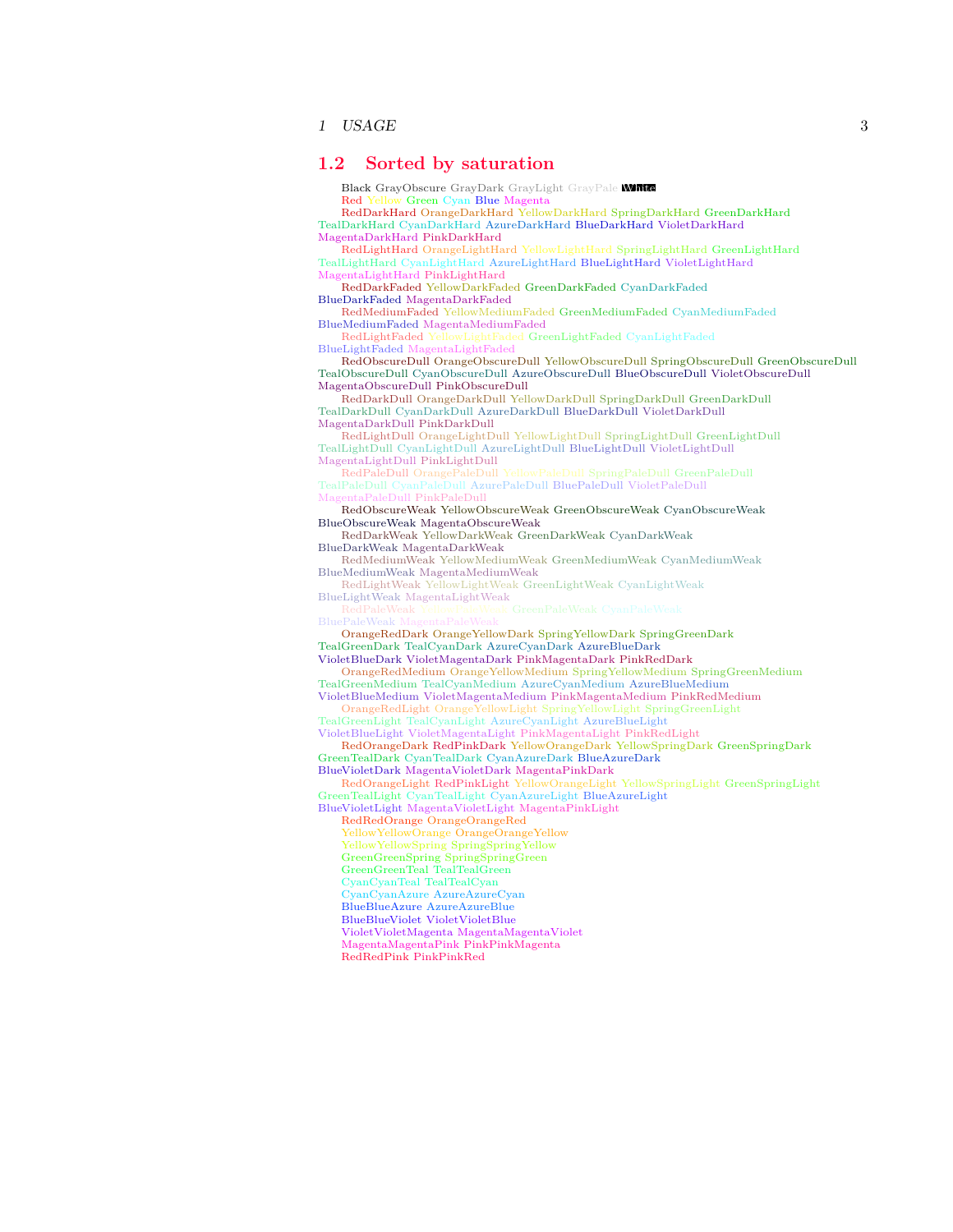1 USAGE 4

### <span id="page-3-0"></span>**1.3 Sorted by value**

Black (000000) BlueObscureWeak (000033) BlueObscureDull (000066) BlueDarkFaded (000099) BlueDarkHard (0000CC) Blue (0000FF) GreenObscureWeak (003300) CyanObscureWeak (003333) AzureObscureDull (003366) AzureBlueDark (003399) BlueAzureDark (0033CC) BlueBlueAzure (0033FF) GreenObscureDull (006600) TealObscureDull (006633) CyanObscureDull (006666) AzureCyanDark (006699) AzureDarkHard (0066CC) AzureAzureBlue (0066FF) GreenDarkFaded (009900) TealGreenDark (009933) TealCyanDark (009966) CyanDarkFaded (009999) CyanAzureDark (0099CC) AzureAzureCyan (0099FF) GreenDarkHard (00CC00) GreenTealDark (00CC33) TealDarkHard (00CC66) CyanTealDark (00CC99) CyanDarkHard (00CCCC) CyanCyanAzure (00CCFF) Green (00FF00) GreenGreenTeal (00FF33) TealTealGreen (00FF66) TealTealCyan (00FF99) CyanCyanTeal (00FFCC) Cyan (00FFFF) RedObscureWeak (330000) MagentaObscureWeak (330033) VioletObscureDull (330066) VioletBlueDark (330099) BlueVioletDark (3300CC) BlueBlueViolet (3300FF) YellowObscureWeak (333300) GrayObscure (333333) BlueDarkWeak (333366) BlueDarkDull (333399) BlueMediumFaded (3333CC) BlueLightHard (3333FF) SpringObscureDull (336600) GreenDarkWeak (336633) CyanDarkWeak (336666) AzureDarkDull (336699) AzureBlueMedium (3366CC) BlueAzureLight (3366FF) SpringGreenDark (339900) GreenDarkDull (339933) TealDarkDull (339966) CyanDarkDull (339999) AzureCyanMedium (3399CC) AzureLightHard (3399FF) GreenSpringDark (33CC00) GreenMediumFaded (33CC33) TealGreenMedium (33CC66)<br>TealCyanMedium (33CC99) CyanMediumFaded (33CCCC) CyanAzureLight (33CCFF)<br>GreenGreenSpring (33FF00) GreenLightHard (33FF33) GreenTealLight (33FF66) VioletMagentaDark (660099) VioletDarkHard (6600CC) VioletVioletBlue (6600FF) OrangeObscureDull (663300) RedDarkWeak (663333) MagentaDarkWeak (663366) VioletDarkDull (663399) VioletBlueMedium (6633CC) BlueVioletLight (6633FF) YellowObscureDull (666600) YellowDarkWeak (666633) GrayDark (666666) BlueMediumWeak (666699) BlueLightDull (6666CC) BlueLightFaded (6666FF) SpringYellowDark (669900) SpringDarkDull (669933) GreenMediumWeak (669966) CyanMediumWeak (669999) AzureLightDull (6699CC) AzureBlueLight (6699FF)<br>SpringDarkHard (66CC00) SpringGreenMedium (66CC33) GreenLightDull (66CC66)<br>TealLightDull (66CC99) CyanLightDull (66CCCC) AzureCyanLight (66CFF)<br>Spring RedDarkFaded (990000) PinkRedDark (990033) PinkMagentaDark (990066) MagentaDarkFaded (990099) MagentaVioletDark (9900CC) VioletVioletMagenta (9900FF) OrangeRedDark (993300) RedDarkDull (993333) PinkDarkDull (993366) MagentaDarkDull (993399) VioletMagentaMedium (9933CC) VioletLightHard (9933FF) OrangeYellowDark (996600) OrangeDarkDull (996633) RedMediumWeak (996666) MagentaMediumWeak (996699) VioletLightDull (9966CC) VioletBlueLight (9966FF)<br>YellowDarkFaded (999900) YellowDarkDull (999933) YellowMediumWeak (999966)<br>GrayLight (9999995) BlueLightWeak (9999CC) BluePaleDull (9999FF)<br>Yello GreenLightWeak (99CC99) CyanLightWeak (99CCCC) AzurePaleDull (99CCFF)<br>SpringSpringYellow (99FF00) SpringLightHard (99FF33) SpringGreenLight (99FF66)<br>GreenPaleDull (99FF99) TealPaleDull (99FFCC) CyanPaleDull (99FFFF) RedDarkHard (CC0000) RedPinkDark (CC0033) PinkDarkHard (CC0066) MagentaPinkDark (CC0099) MagentaDarkHard (CC00CC) MagentaMagentaViolet (CC00FF) RedOrangeDark (CC3300) RedMediumFaded (CC3333) PinkRedMedium (CC3366) PinkMagentaMedium (CC3399) MagentaMediumFaded (CC33CC) MagentaVioletLight (CC33FF) OrangeDarkHard (CC6600) OrangeRedMedium (CC6633) RedLightDull (CC6666) PinkLightDull (CC6699) MagentaLightDull (CC66CC) VioletMagentaLight (CC66FF)<br>YellowOrangeDark (CC9900) OrangeYellowMedium (CC9933) OrangeLightDull (CC9966) RedLightWeak (CC9999) MagentaLightWeak (CC99CC) VioletPaleDull (CC99FF) YellowDarkHard (CCCC00) YellowMediumFaded (CCCC33) YellowLightDull (CCCC66) YellowLightWeak (CCCC99) GrayPale (CCCCCC) BluePaleWeak (CCCCFF) YellowYellowSpring (CCFF00) YellowSpringLight (CCFF33) SpringYellowLight (CCFF66)<br>SpringPaleDull (CCFF99) GreenPaleWeak (CCFFCC) CyanPaleWeak (CCFFFF) Red (FF0000) RedRedPink (FF0033) PinkPinkRed (FF0066) PinkPinkMagenta (FF0099) MagentaMagentaPink (FF00CC) Magenta (FF00FF) RedRedOrange (FF3300) RedLightHard (FF3333) RedPinkLight (FF3366) PinkLightHard (FF3399) MagentaPinkLight (FF33CC) MagentaLightHard (FF33FF) OrangeOrangeRed (FF6600) RedOrangeLight (FF6633) RedLightFaded (FF6666) PinkRedLight (FF6699) PinkMagentaLight (FF66CC) MagentaLightFaded (FF66FF) OrangeOrangeYellow (FF9900) OrangeLightHard (FF9933) OrangeRedLight (FF9966) RedPaleDull (FF9999) PinkPaleDull (FF99CC) MagentaPaleDull (FF99FF) YellowYellowOrange (FFCC00) YellowOrangeLight (FFCC33) OrangeYellowLight (FFCC66)<br>OrangePaleDull (FFCC99) RedPaleWeak (FFCCCC) MagentaPaleWeak (FFCCFF)<br>Yellow Part For State (FFCCTF)<br>YellowPaleDull (FFFF99) YellowPaleWeak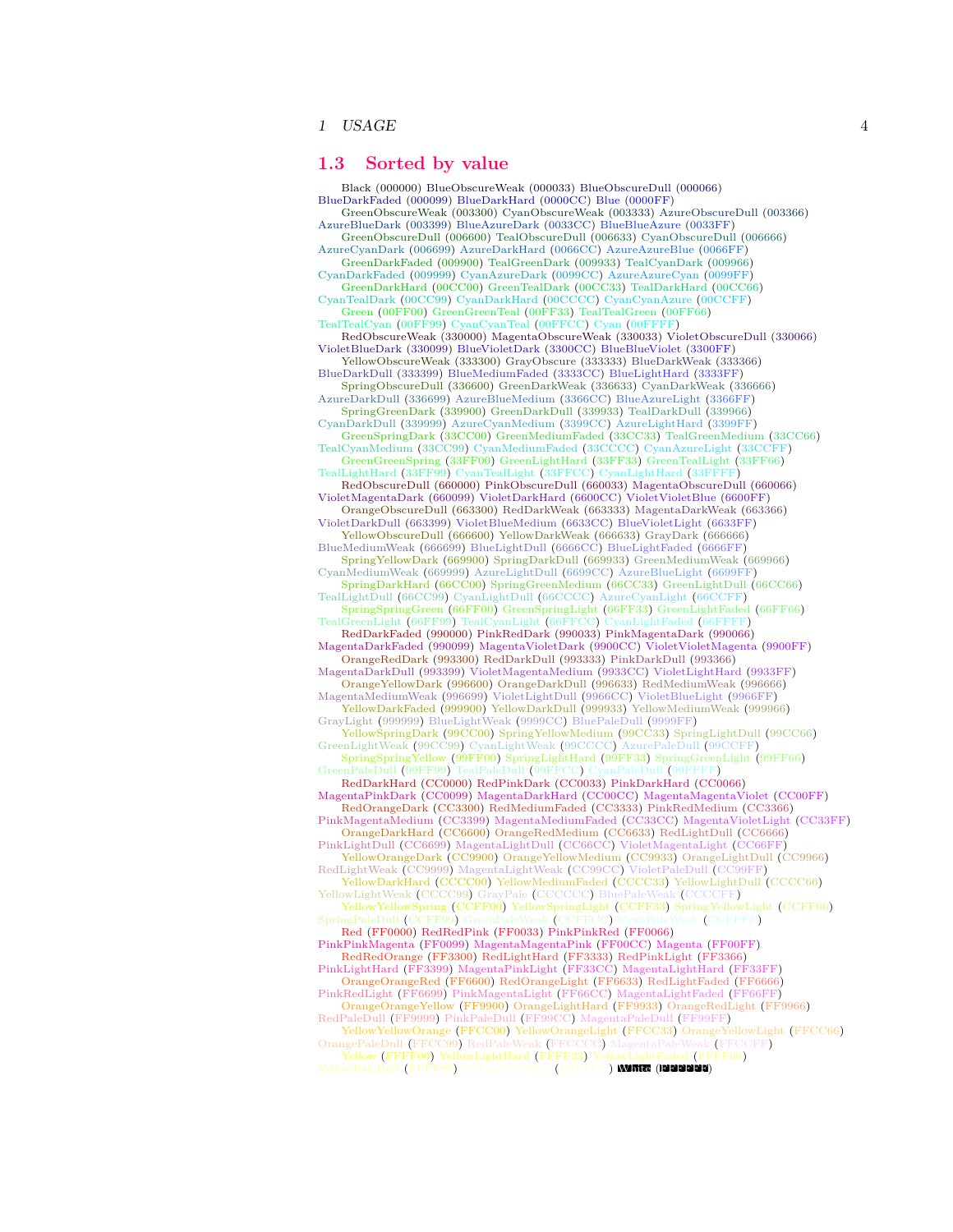## 2 INDEX 5

# <span id="page-4-0"></span>**2 Index**

Numbers written in italic refer to the page where the corresponding entry is described; numbers underlined refer to the code line of the definition; numbers in roman refer to the code lines where the entry is used.

| $\Delta$                                                       |         |         |
|----------------------------------------------------------------|---------|---------|
| AzureAzureBlue                                                 |         | 2, 3, 4 |
| $AzureAzureCyan$                                               |         | 2, 3, 4 |
| AzureBlueDark                                                  |         | 2, 3, 4 |
| AzureBlueLight                                                 |         | 2, 3, 4 |
| AzureBlueMedium                                                |         | 2, 3, 4 |
| $AzureCvanDark$                                                |         | 2, 3, 4 |
| $A$ zure $C$ van $L$ ight $\ldots$                             |         | 2, 3, 4 |
| AzureCyanMedium                                                | 2, 3, 4 |         |
| AzureDarkDull                                                  | 2, 3, 4 |         |
| AzureDarkHard                                                  |         | 2, 3, 4 |
| AzureLightDull                                                 | 2, 3, 4 |         |
| $A$ zure $L$ ight $H$ ard $\ldots \ldots \ldots \ldots \ldots$ |         | 2, 3, 4 |
| AzureObscureDull                                               | 2, 3, 4 |         |
| AzurePaleDull                                                  |         | 2, 3, 4 |
|                                                                |         |         |

### **B**

|                            | 2, 3, 4 |
|----------------------------|---------|
| Blue                       | 2, 3, 4 |
| BlueAzureDark              | 2, 3, 4 |
| BlueAzureLight<br>.        | 2, 3, 4 |
| .<br><b>BlueBlueAzure</b>  | 2, 3, 4 |
| <b>BlueBlueViolet</b><br>. | 2, 3, 4 |
| .<br>BlueDarkDull          | 2, 3, 4 |
| .<br><b>BlueDarkFaded</b>  | 2, 3, 4 |
| <b>BlueDarkHard</b><br>.   | 2, 3, 4 |
| .<br>BlueDarkWeak          | 2, 3, 4 |
| BlueLightDull.<br>.        | 2, 3, 4 |
| .<br>BlueLightFaded        | 2, 3, 4 |
| BlueLightHard<br>.         | 2, 3, 4 |
| BlueLightWeak              | 2, 3, 4 |
| BlueMediumFaded            | 2, 3, 4 |
| BlueMediumWeak             | 2, 3, 4 |
| BlueObscureDull            | 2, 3, 4 |
| $BlueObscureWeak$          | 2, 3, 4 |
|                            | 2, 3, 4 |
| BluePaleWeak               | 2, 3, 4 |
| BlueVioletDark             | 2, 3, 4 |
| BlueVioletLight<br>.       | 2, 3, 4 |

**C**

| .<br>Cvan<br>.      | 2, 3, 4 |
|---------------------|---------|
| CyanAzureDark<br>.  | 2, 3, 4 |
| CyanAzureLight<br>. | 2, 3, 4 |
| CyanCyanAzure<br>.  | 2, 3, 4 |
| CyanCyanTeal<br>.   | 2, 3, 4 |
| CyanDarkDull<br>.   | 2, 3, 4 |
| CyanDarkFaded<br>.  | 2, 3, 4 |
| CyanDarkHard<br>.   | 2, 3, 4 |
| CyanDarkWeak<br>.   | 2, 3, 4 |
| CvanLightDull<br>.  | 2, 3, 4 |
| $CyanLightFaded$    | 2, 3, 4 |
| .<br>CyanLightHard  | 2, 3, 4 |
| .<br>CyanLightWeak  | 2, 3, 4 |
| $Cyan MediumFaded$  | 2, 3, 4 |
| CyanMediumWeak      | 2, 3, 4 |
| $CvanObscureDull$   | 2, 3, 4 |
| $CyanObscureWeak$   | 2, 3, 4 |
| CyanPaleDull<br>.   | 2, 3, 4 |
| CyanPaleWeak<br>.   | 2, 3, 4 |
| CvanTealDark<br>.   | 2, 3, 4 |
| CyanTealLight<br>.  | 2, 3, 4 |
|                     |         |

| G                  |         |
|--------------------|---------|
| GrayDark           | 2, 3, 4 |
|                    | 2, 3, 4 |
|                    | 2, 3, 4 |
| GrayPale           | 2, 3, 4 |
|                    | 2, 3, 4 |
| GreenDarkDull      | 2, 3, 4 |
| GreenDarkFaded     | 2, 3, 4 |
| GreenDarkHard      | 2, 3, 4 |
| GreenDarkWeak      | 2, 3, 4 |
| GreenGreenSpring   | 2, 3, 4 |
| GreenGreenTeal     | 2, 3, 4 |
|                    | 2, 3, 4 |
| GreenLightFaded    | 2, 3, 4 |
| GreenLightHard     | 2, 3, 4 |
| GreenLightWeak     | 2, 3, 4 |
| GreenMediumFaded   | 2, 3, 4 |
| GreenMediumWeak    | 2, 3, 4 |
| $GreenObscureDull$ | 2, 3, 4 |
| GreenObscureWeak   | 2, 3, 4 |
| GreenPaleDull      | 2, 3, 4 |
| GreenPaleWeak      | 2, 3, 4 |
| $GreenSpringDark$  | 2, 3, 4 |
| GreenSpringLight   | 2, 3, 4 |
| GreenTealDark      | 2, 3, 4 |
| GreenTealLight     | 2, 3, 4 |

### **M**

| Magenta $\ldots \ldots \ldots \ldots \ldots \ldots \ldots$ | 2, 3, 4 |
|------------------------------------------------------------|---------|
| MagentaDarkDull<br>.                                       | 2, 3, 4 |
| .<br>MagentaDarkFaded                                      | 2, 3, 4 |
| .<br>$Magenta$ Dark $Hard$                                 | 2, 3, 4 |
| .<br>MagentaDarkWeak                                       | 2, 3, 4 |
| .<br>MagentaLightDull                                      | 2, 3, 4 |
| .<br>MagentaLightFaded                                     | 2, 3, 4 |
| .<br>MagentaLightHard                                      | 2, 3, 4 |
| .<br>MagentaLightWeak                                      | 2, 3, 4 |
| .<br>MagentaMagentaPink                                    | 2, 3, 4 |
| MagentaMagentaViolet<br>.                                  | 2, 3, 4 |
| MagentaMediumFaded                                         | 2, 3, 4 |
| MagentaMediumWeak                                          | 2, 3, 4 |
|                                                            | 2, 3, 4 |
|                                                            | 2, 3, 4 |
| .<br>MagentaPaleDull                                       | 2, 3, 4 |
| .<br>MagentaPaleWeak                                       | 2, 3, 4 |
| .<br>MagentaPinkDark                                       | 2, 3, 4 |
| .<br>MagentaPinkLight                                      | 2, 3, 4 |
| .<br>MagentaVioletDark                                     | 2, 3, 4 |
| .<br>MagentaVioletLight                                    | 2, 3, 4 |

#### **O**

| .<br>OrangeDarkDull     | 2, 3, 4 |
|-------------------------|---------|
| .<br>OrangeDarkHard     | 2, 3, 4 |
| OrangeLightDull<br>.    | 2, 3, 4 |
| OrangeLightHard<br>.    | 2, 3, 4 |
| OrangeObscureDull       | 2, 3, 4 |
|                         | 2, 3, 4 |
| OrangeOrangeYellow      | 2, 3, 4 |
| OrangePaleDull<br>.     | 2, 3, 4 |
| OrangeRedDark<br>.      | 2, 3, 4 |
| OrangeRedLight<br>.     | 2, 3, 4 |
| .<br>OrangeRedMedium    | 2, 3, 4 |
| OrangeYellowDark<br>.   | 2, 3, 4 |
| OrangeYellowLight<br>.  | 2, 3, 4 |
| OrangeYellowMedium<br>. | 2, 3, 4 |